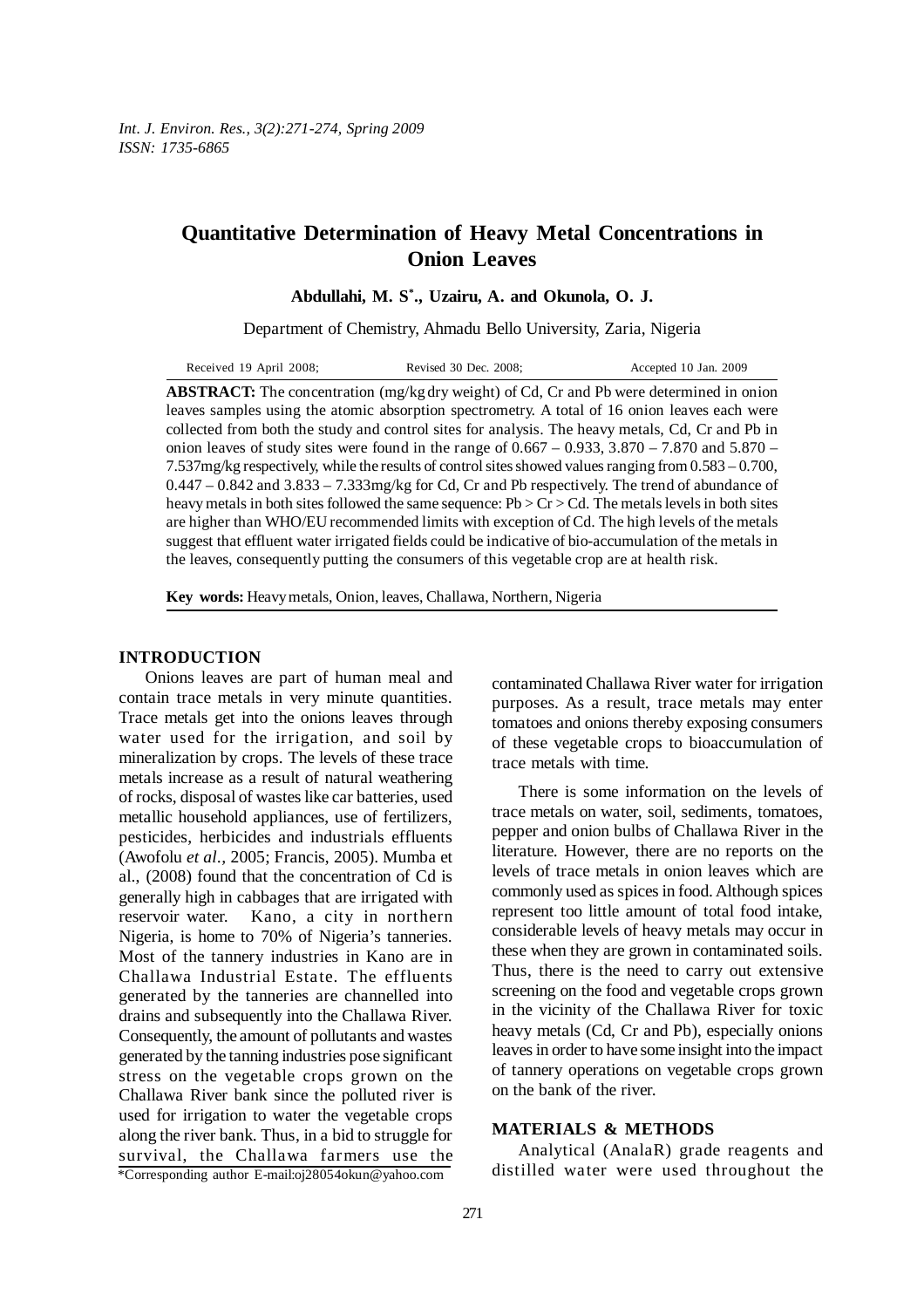experiment. All glassware and plastic containers used were washed with liquid soap, rinsed with water, soaked in 10% nitric acid for 24hrs, cleaned thoroughly with distilled water and dried in such a manner to ensure that any contamination does not occur.As shown in (Fig. 1). farms used for irrigation on the Challawa River bank were divided into study area (after tannery effluents discharge point into the River) and control area (before tannery effluents discharge point into the River). Sixteen (16) irrigated onion leaves samples were freshly collected from both the study and control areas in the month of April, 2006. These were packaged into paper bags, labeled and transported immediately to the laboratory for processing.In the laboratory, each of the irrigated onion leaves sample was washed with tap water and thereafter with distilled water. The samples were then cut into nearly uniform size. This was done to facilitate drying of the pieces at the same rate. The cut pieces were placed in clean acid-washed porcelain crucible according to label and oven-dried at  $105^{\circ}$ C for 24hrs in Mommert oven (Schutzart DIN 400- 50-IP20) until they were brittle and crisp. At this stage no micro-organisms can grow and care was taken to avoid any source of contamination. All crucibles were labeled according to sample numbers. The dried onion leaves samples were grinded using acid-washed mortar and pestle and sieved to obtain fine powder. These were finally stored in screw capped plastic containers and labeled appropriately for analysis.In order to ascertain the efficiency and reliability and precision of the atomic absorption spectrometry machine and the reliability of the digestion method used for the analysis of Cd, Cr and Pb in the irrigated onion



**Fig.1. Sketch map of Challawa Industrial Estate Showing the Sampling Sites**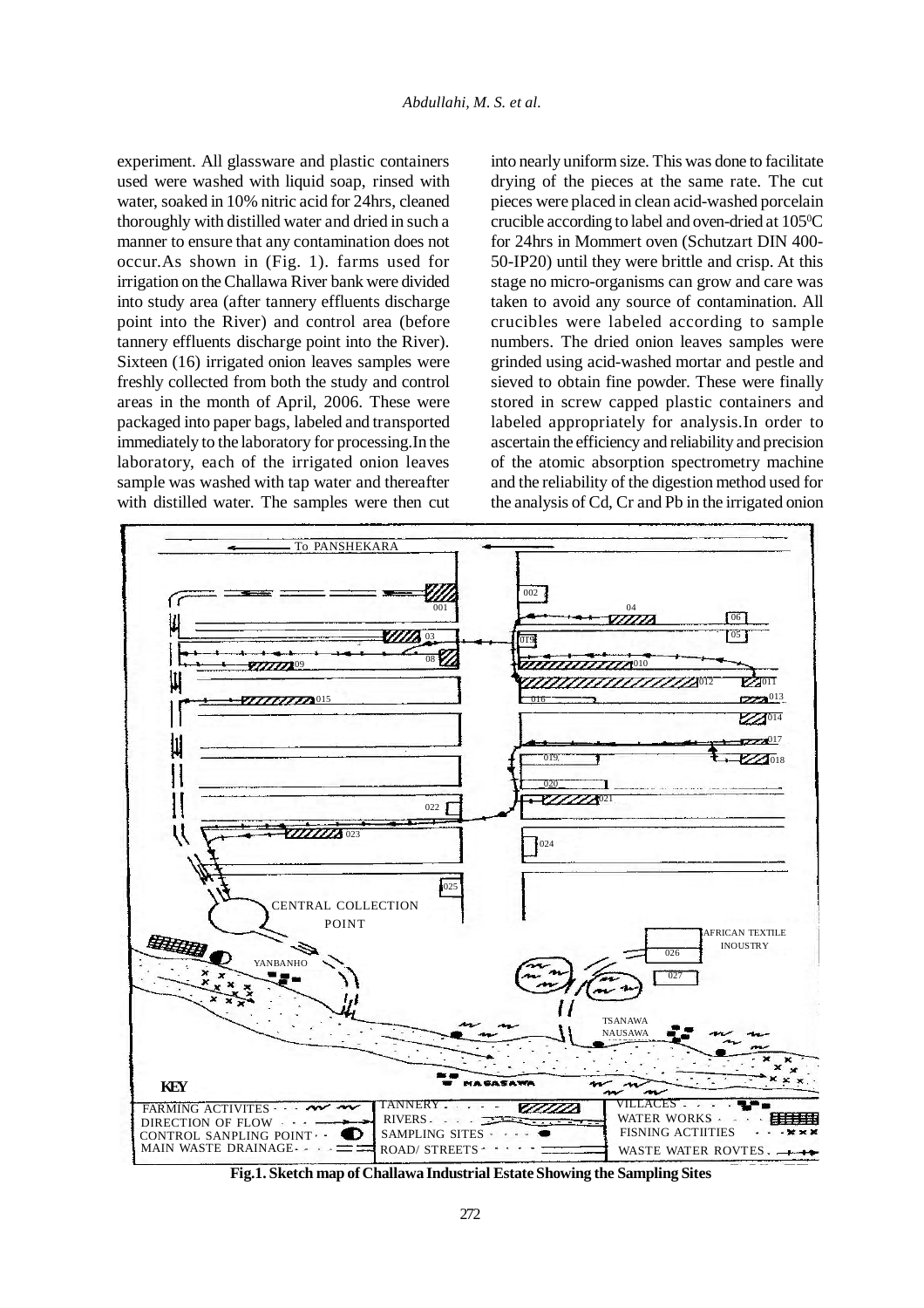leaves samples, three sub-samples of one of the onion leaves samples were spiked with (0.5mg/L Cd and Cr, and 3.00mg/L Pb) multi-element standard solution.

Samples and blanks were digested as describe by (Awofolu, 2005). About 0.5g of powdered onion leaves samples were weighed into a 100ml beaker. 5ml concentrated nitric acid and 2mL of Perchloric acid, together with few boiling chips were added. The mixture was heated at 70°C for 15minutes until a light coloured solution was obtained (digestion complete).The samples solution was not allowed to dry during digestion.The sample was then filtered into a 50ml standard flask and two 5ml portions of distilled water were used to rinse the beaker and the contents filtered into the 50ml flask. The filtrate was allowed to cool to room temperature before dilution was made to the mark and the content mixed thoroughly by shaking. The digestion was carried out in triplicate for both samples and blank. The digests were run on the atomic absorption spectrometry machine. Similarly, spiked and unspiked samples were digested and analysed as above.

#### **RESULTS & DISCUSSION**

The mean percentage recoveries revealed the following trends:  $Pb > Cd > Cr$  respectively. Also, the results showed that Pb has the highest recovery of 96.60. Generally, acceptable recoveries were obtained in all cases, which validate the experimental procedure and the efficiency of the Atomic Absorption Spectrophotometer.Average metal concentrations and ranges (mg/kg dry weight) found in onion leaves from study area and control areas are shown on (Table 1). Cd, Cr and Pb concentration levels also ranged from 0.667 – 0.933,  $3.870 - 7.870$  and  $5.870 - 7.537$ mg/kg respectively. The profile of the metal content of onion leaves in the study area were found to be in the order  $Pb > Cr > Cd$ . As (Table 2) shows, positive correlation was found between all the metal in the samples from the study area. This indicates the appearance of local high concentration of other metals, which suggests that the metals might have originated from the same anthropogenic source.Generally, the level of contamination of Cd, Cr and Pb shown on (Table 1). were slightly higher at the study area than at the control ones, which suggest that the investigated onion leaves of study areas were

noticeably contaminated by these metals.However, the trend of occurrence of trace metals in onion leaves samples of the study area revealed that the concentration of Cd has highest value of 0.701mg/kg in samples analysed. This is also similar to Reimann et al. (2001) that Cd accumulates in seven of nine species, grown in contaminated areas as compared to unpolluted ones. The highest total mean concentration obtained in this study is however higher than world average of 0.06mg/kg (Forstner and Wittmann, 1984). Also, comparable to others studies the highest mean concentration was higher than 0.15 – 0.60mg/kg and 0.01 – 0.03mg/kg reported by Sardans et al. (2005) and Ellen et al. (1990), respectively. Levels of Cd obtained in this study were lower than range of  $2.5 - 4.00$ mg/kg and mean value 4.10mg/kg reported by Chandrappa and Lokeshwari (2005) and Okoronkwo et al.(2005) respectively. The reason for the high concentration could be that Cd is relatively easily taken up by food crops and especially leafy vegetables (Chandrappa and Lokeshwari, 2005). In comparison to standard limits, mean concentration of Cd in eaves revealed values below the WHO/EU, ICRCL and EU (1986) limits.The highest total mean concentration of Cr

**Table 1. Mean (± SD) and Range (mg/kg) d.w of trace metal contents in onion leaves samples of study and control area**

| <b>Site</b>     |                    |                                                 |                                     |
|-----------------|--------------------|-------------------------------------------------|-------------------------------------|
|                 | <b>Trace Metal</b> |                                                 |                                     |
| Study           | Cd                 | Сr                                              | Ph                                  |
| Area            |                    |                                                 |                                     |
| Mean            | $0.824 \pm 0.071$  | $6.058 \pm 1.276$ 6.599+0.561                   |                                     |
| $(\pm SD)$      |                    |                                                 |                                     |
| Range           |                    | $0.667 - 0.933$ $3.870 - 7.870$ $5.870 - 7.537$ |                                     |
| <b>Control</b>  | CЛ                 | Сr                                              | Pb                                  |
| Area            |                    |                                                 |                                     |
| Mean            | $0.640 \pm 0.041$  |                                                 | $0.598 \pm 0.124$ 4.760 $\pm 1.447$ |
| $(\pm SD)$      |                    |                                                 |                                     |
| Range           |                    | $0.583 - 0.700$ $0.447 - 0.842$ $3.833 - 7.333$ |                                     |
| <b>EU</b> Limit | $1 - 3$            |                                                 | $50 - 300$                          |
| <b>ICRCL</b>    | $0-1$              |                                                 | $1-50$                              |
| Limit           |                    |                                                 |                                     |
| <b>WHO/EU</b>   | 0.2                | 0.1                                             | 5.0                                 |
| Limit           |                    |                                                 |                                     |

**Table 2. Correlation matrices between trace metals in onion leave samples**

| Factor | Сd    | Сr    | Pb    |
|--------|-------|-------|-------|
| Cd     | 1.000 |       |       |
| Сr     | 0.893 | 1.000 |       |
| Pb     | 0.975 | 0.971 | 1.000 |